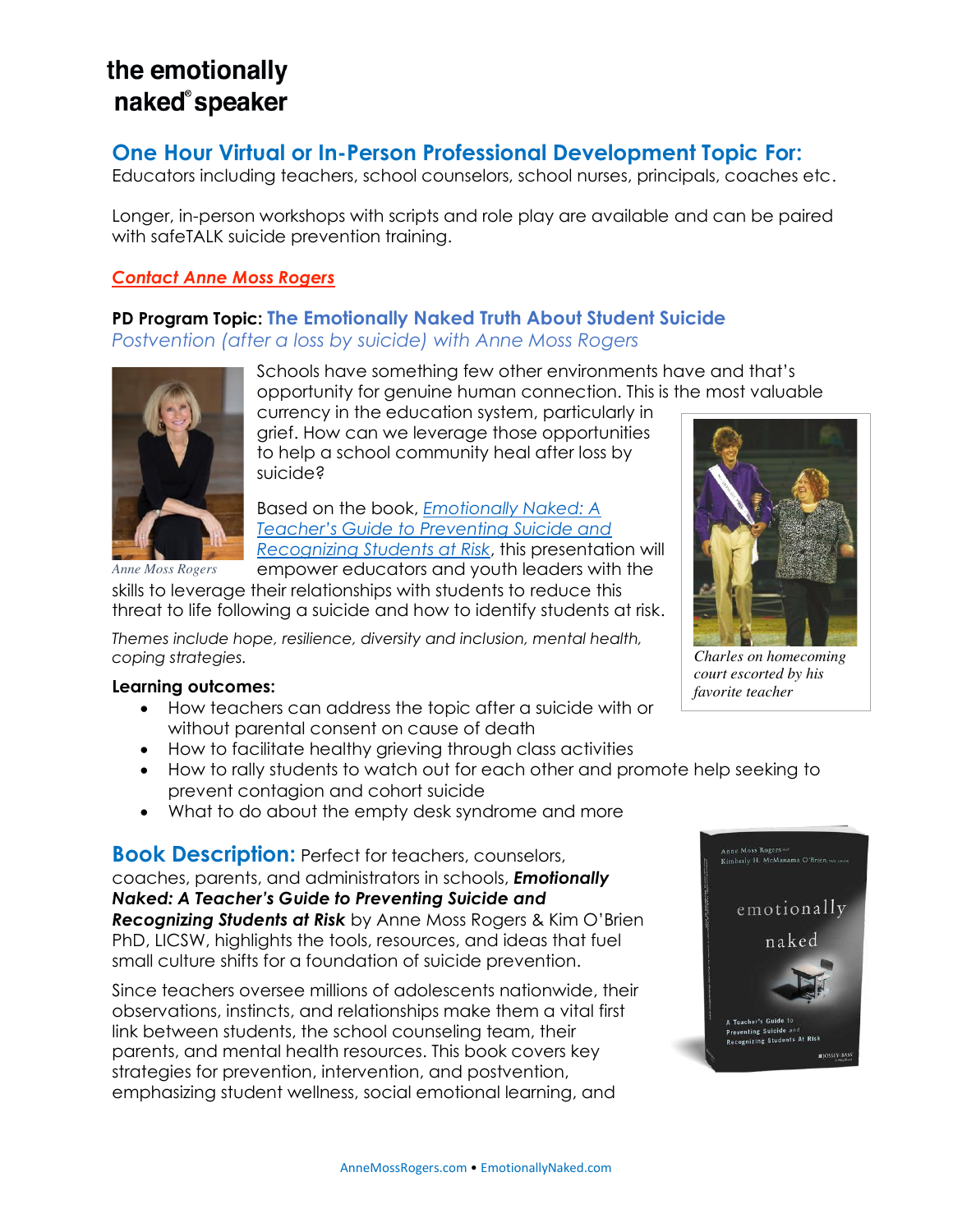collaboration among educators at all levels. (*Bulk order book discounts available for 3 or more.)*

### **Companion Podcast:**



**Cult of Pedagogy:** Suicide Prevention: What Teachers Can Do <https://www.cultofpedagogy.com/suicide-prevention/>



# **Anne Moss Rogers' Bio:**



Anne Moss Rogers is an emotionally naked® speaker, TEDx storyteller, 2019 YWCA Pat Asch winner for social justice, certified suicide prevention trainer, NAMI Virginia board member, and the award-winning author of *[Diary of a](https://annemoss.com/diaryofabrokenmind)  [Broken Mind](https://annemoss.com/diaryofabrokenmind)*. After her 20-year-old son, Charles died by suicide June 5, 2015, Anne Moss chronicled her family's tragedy in a newspaper article that went viral, and her blog, Emotionally Naked, has reached millions.

She has been featured in the New York Times and was the first non-clinician ever invited to speak about suicide at the National Institute of Mental Health. Her second book, *Emotionally Naked: [A Teacher's Guide to Preventing](https://annemoss.com/diaryofabrokenmind)  [Suicide and Recognizing Students at Risk](https://annemoss.com/diaryofabrokenmind)*, co-written with Kim O'Brien PhD,

LICSW was published in August 2021 through Jossey Bass, a division of Wiley Publishing. A UNC-Chapel Hill alumna, Anne Moss currently lives in Richmond, VA with her husband. Her surviving son, Richard, is a filmmaker in LA.



# **Anne Moss's Training:**

Anne Moss is a registered suicide prevention trainer for safeTALK. Her training also includes:

- ASIST: Applied Suicide Intervention Skills Training (ASIST) is a two-day interactive workshop.
- DBT Skills in Schools: Skills Training for Emotional Problem Solving for Adolescents (DBT STEPS-A)
- Youth Mental Health First Aid
- REVIVE! Administering Naloxone for opioid overdose
- Facilitator of Bereavement Support Groups as well as workshops
- Trauma Informed Care Basics- Based on the ACEs, Adverse Childhood Experience study.
- Preventure Life Skills Training- Personality-targeted (DBT) life skills training intervention associated with 30—80% reduction in drug and alcohol use in schools 8th grade+
- Healing Conversations: Volunteer role for Suicide Outreach Program, through American Foundation of Suicide Prevention (AFSP)
- NAMI Family to Family: 8-week course on how to manage in a household with a family member suffering mental illness.
- Brain Gym Neurocognitive Training for Addiction: Hamed Ekhtiari, M.D., Ph.D.
- NAMI *In Your Own Voice* Presenter to schools locally

### **Audience feedback on this topic from a nurse's conference, Feb. 19, 2020:**

- "best presentation & most useful"
- "It was incredibly powerful."
- "WOW! Talk about taking your grief and making it work for betterment of others."